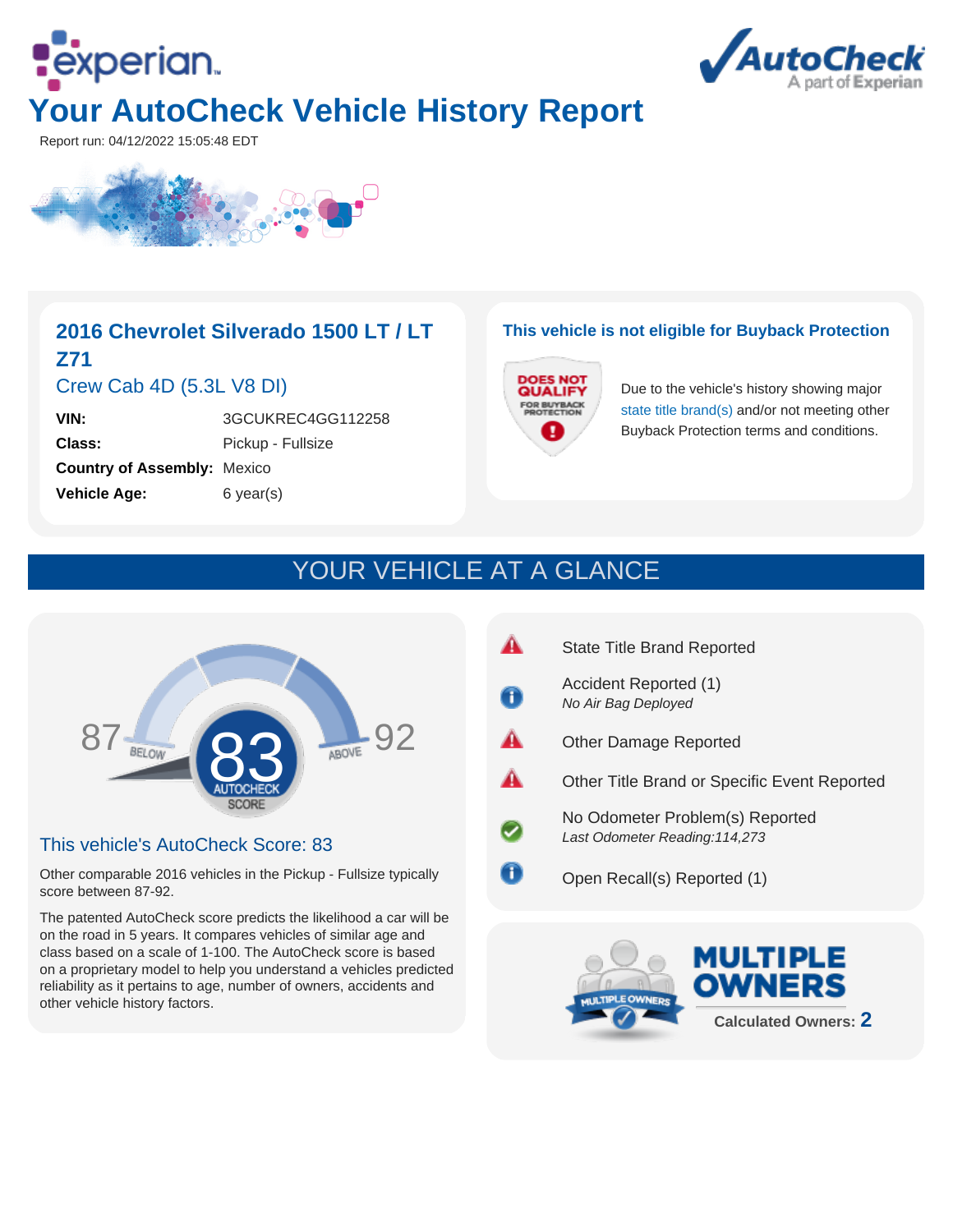

### Vehicle Usage

**Vehicle Use: There is indication of the below usage(s) for this vehicle**

Personal | **Fleet** | Rental | **Lease** | Taxi | Livery | Police | Government | Drivers Ed | Commercial

## **Major State Title Brand Check**

Ŧ

**Major State Title Brand Reported:** One or more state title brands have been reported by the state Division of Motor Vehicles (DMV). Your vehicle is NOT qualified for the AutoCheck Buyback Protection program.



| 1 Problem(s) Reported | <b>Major State Title Areas Checked</b> |
|-----------------------|----------------------------------------|
|                       | No fire brand                          |
|                       | No hail brand                          |
|                       | No flood brand                         |
|                       | No junk or scrapped brand              |
|                       | No manufacturer buyback                |
|                       | No lemon brand                         |
|                       | <b>Salvage brand</b>                   |
|                       | No rebuilt or rebuildable brand        |
|                       | No odometer brand (EML or NAM)         |
|                       |                                        |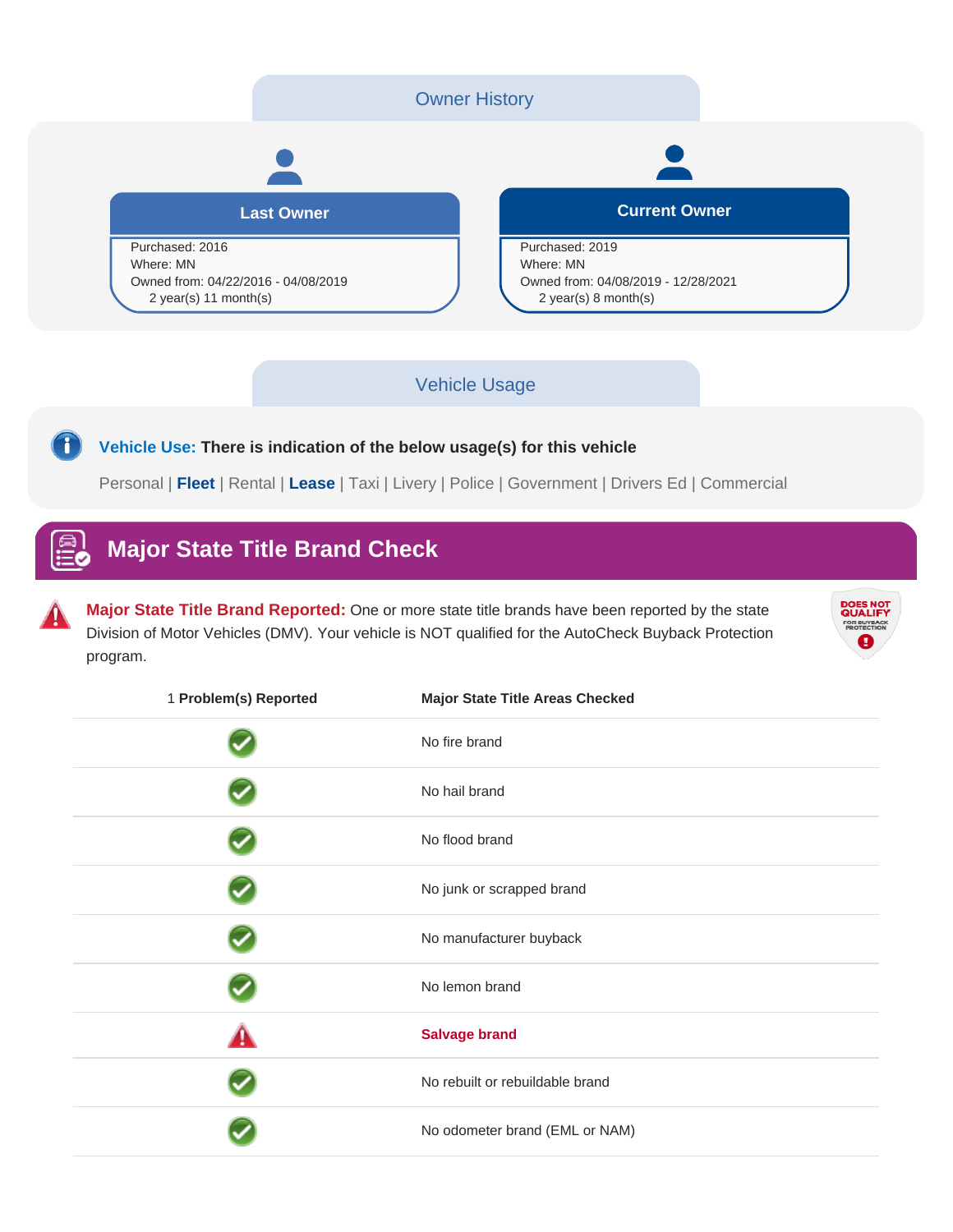

**Accidents Reported:** There were **1** accident(s) reported from government sources and independent agencies for this vehicle. Not all accidents/issues are reported to AutoCheck.



| <b>Accident Number</b> | Date of Accident | Location  |
|------------------------|------------------|-----------|
|                        | 05/31/2021       | <b>MN</b> |

### **Damage Check**

**Damage Reported:** One or more damage-related events from an auction or independent source have been reported for this vehicle. It is recommended to have preowned vehicles inspected by a third party prior to purchase. Please also check the report to see if there were subsequent repairs made.



| 1 Problem(s) Reported | <b>Other Problem Areas Checked</b>                   |
|-----------------------|------------------------------------------------------|
|                       | No non-title fire damaged record                     |
|                       | No non-title hail damaged record                     |
|                       | No non-title flood damaged record                    |
|                       | No auction junk or scrapped record                   |
|                       | No auction rebuilt or rebuildable record             |
|                       | No salvage auction record                            |
|                       | Damaged or major damage incident record              |
|                       | No structural damage or structural alteration record |
|                       | No recycling facility record                         |
|                       | No crash test record                                 |

### **Other Title Brand And Specific Event Check**

**Problem Reported:** One or more non-major state title brand(s) and/or additional significant event(s) has been reported to AutoCheck. It is recommended to have pre-owned vehicles inspected by a third party prior to purchase.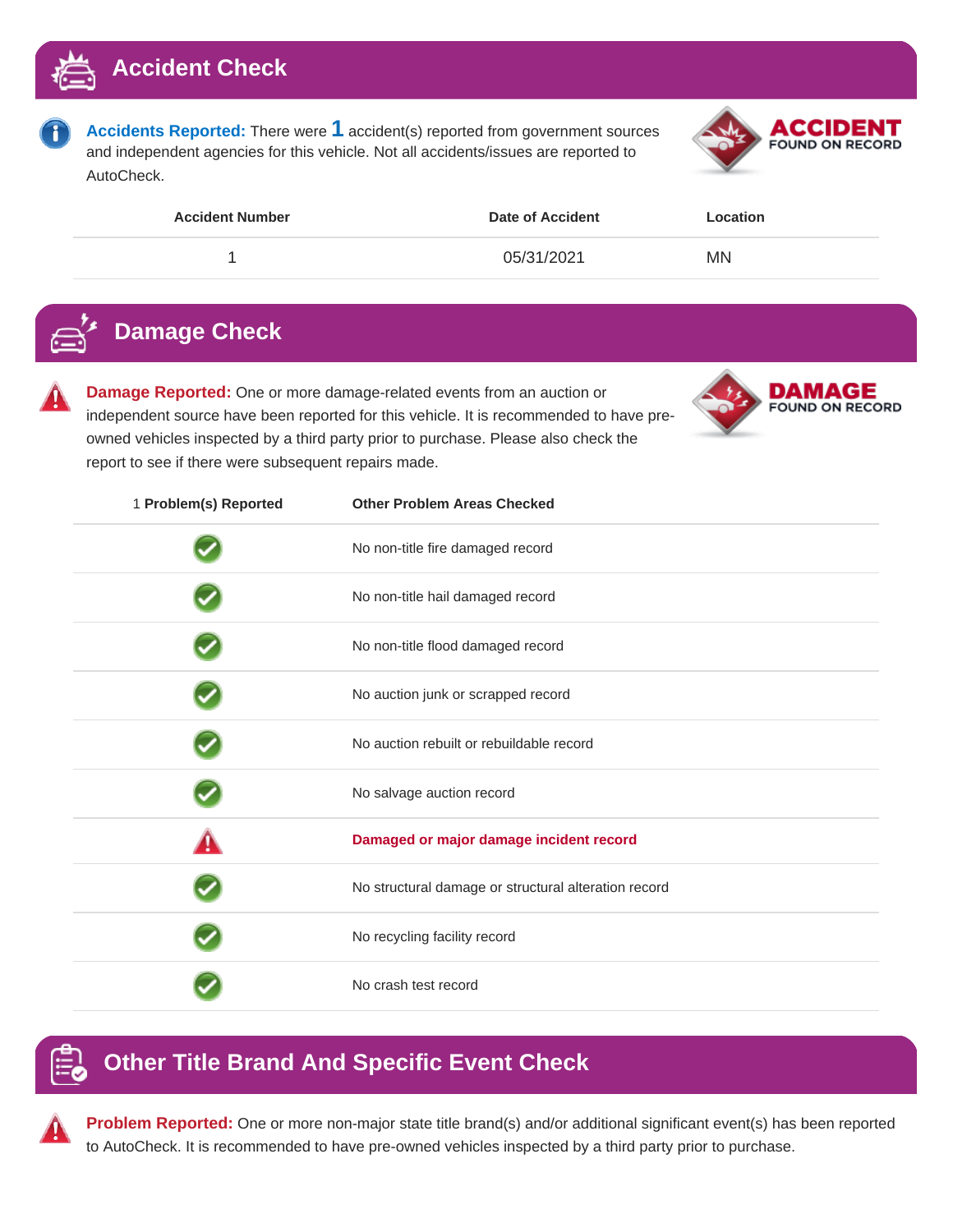| 2 Event(s) Reported | <b>Vehicle Events Checked</b>                |
|---------------------|----------------------------------------------|
|                     | <b>Insurance Loss record</b>                 |
|                     | No Titled to an insurance company record     |
|                     | No Auction Lemon/Manufacturer Buyback record |
|                     | No abandoned title record                    |
|                     | No grey market title record                  |
|                     | Loan/Lien record(s)                          |
|                     | No repossessed record                        |
|                     | No corrected title record                    |
|                     | No duplicate title record                    |
|                     | No theft record(s)                           |

#### **Odometer Check** KS.

**Your Vehicle Checks Out:** No odometer brands, rollbacks, rollover or tampering has been reported to AutoCheck from state Division of Motor Vehicles (DMV) or auction sources. AutoCheck also examined the sequence of reported odometer readings to determine if there are any potential discrepancies.



**State title odometer check**

**Auction odometer check**

**Odometer calculation check**

| 0 Problem(s) Reported | <b>Mileage</b> | <b>Date Reported</b> | Other |
|-----------------------|----------------|----------------------|-------|
|                       | 95             | 04/22/2016           |       |
|                       | 40,558         | 01/07/2019           |       |
|                       | 40,559         | 01/28/2019           |       |
|                       | 40,607         | 03/15/2019           |       |
|                       | 40,607         | 05/17/2019           |       |
|                       | 114,273        | 12/28/2021           |       |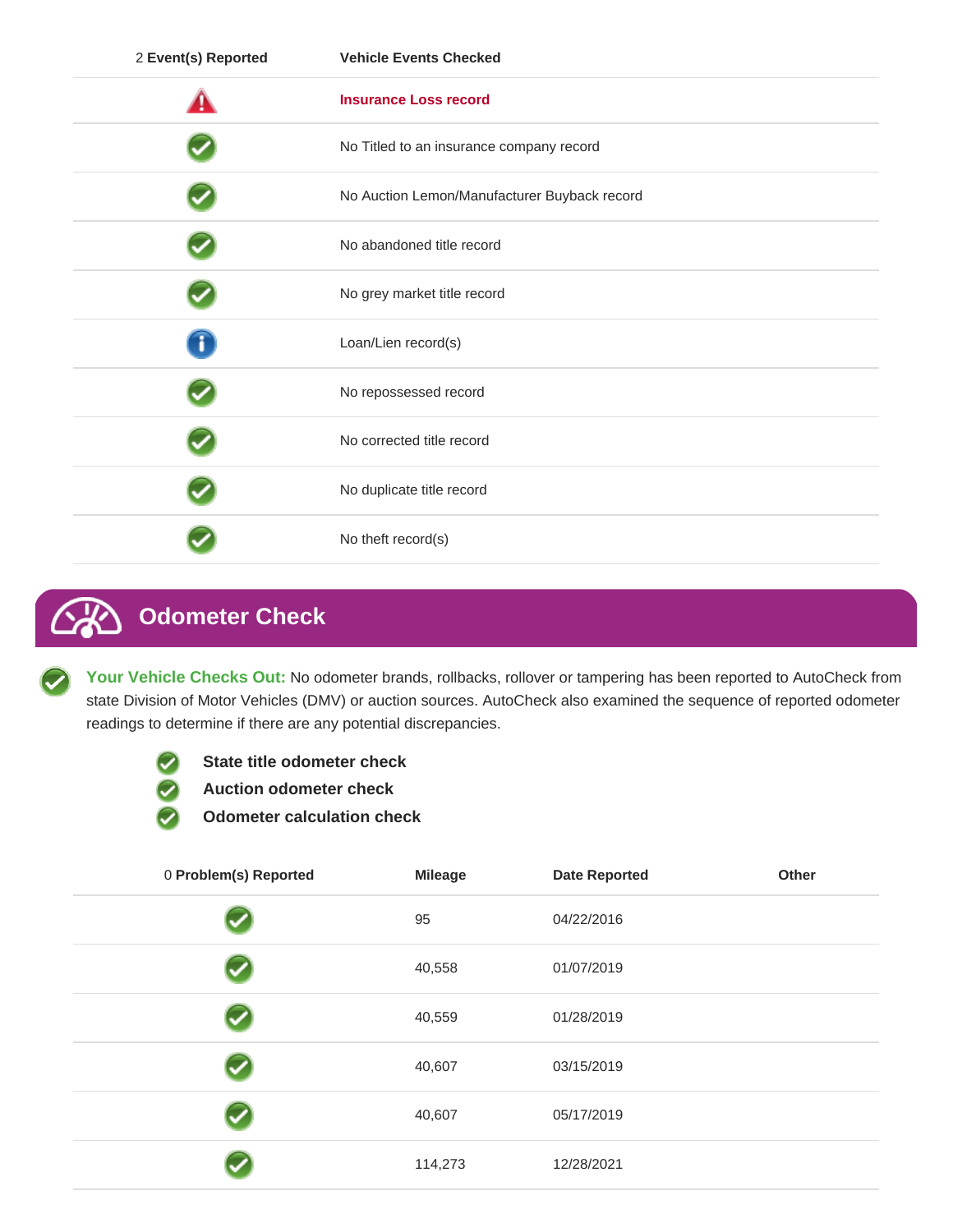

**Information Reported:** AutoCheck found **1** recalls. It is recommended that this vehicle be taken to the nearest dealer to have the recalled components replaced or fixed. Service bulletins if available are not part of open recalls and can be found in the vehicle history details.

| <b>Recall Date</b> | <b>Recall Type</b> | Mfr. Recall No. | <b>Campaign Description</b>          |
|--------------------|--------------------|-----------------|--------------------------------------|
| 09/06/2019         | Safety             | N192268490      | Safety: INCREASED BRAKE PEDAL EFFORT |

MORE INFORMATION including remedy or risk factors.

LOCATE YOUR NEAREST AUTHORIZED CHEVROLET DEALER TO SCHEDULE REPAIR.

### Detailed Vehicle History

Below are the historical events for this vehicle listed in chronological order. Any discrepancies will be in bold text.

**Report Run Date:** 04/12/2022 15:05:48 EDT

**Vehicle:** 2016 Chevrolet Silverado 1500 LT / LT Z71 (3GCUKREC4GG112258)

| Event<br><b>Date</b> | Location                        | <b>Odometer</b><br>Reading | Data Source            | <b>Details</b>                                                                                               |
|----------------------|---------------------------------|----------------------------|------------------------|--------------------------------------------------------------------------------------------------------------|
| 04/22/2016           | <b>MN</b>                       | 95                         | Motor Vehicle<br>Dept. | TITLE(Title #:J113D0295) (Leased Vehicle)(Lien<br>Reported)<br>REGISTRATION EVENT/RENEWAL(Leased<br>Vehicle) |
| 03/08/2017           | <b>MN</b>                       |                            | Motor Vehicle<br>Dept. | REGISTRATION EVENT/RENEWAL(Leased<br>Vehicle)                                                                |
| 06/01/2018           | ZUMBRO FALLS,<br><b>MN</b>      |                            | Motor Vehicle<br>Dept. | REGISTRATION EVENT/RENEWAL(Leased<br>Vehicle)                                                                |
| 06/12/2018           | ZUMBRO FALLS,<br><b>MN</b>      |                            | Motor Vehicle<br>Dept. | REGISTRATION EVENT/RENEWAL(Leased<br>Vehicle)                                                                |
| 01/07/2019           | <b>MIDWEST</b><br><b>REGION</b> | 40,558                     | <b>Auto Auction</b>    | REPORTED AT AUTO AUCTION                                                                                     |
| 01/28/2019           | <b>MIDWEST</b><br><b>REGION</b> | 40,559                     | <b>Auto Auction</b>    | AUCTION ANNOUNCED AS FLEET/LEASE                                                                             |
| 02/05/2019           | ZUMBRO FALLS,<br><b>MN</b>      |                            | Motor Vehicle<br>Dept. | REGISTRATION EVENT/RENEWAL(Leased<br>Vehicle)                                                                |
| 03/15/2019           | SAINT CLOUD,<br><b>MN</b>       | 40.607                     | Dealer Record          | <b>VEHICLE IN DEALER INVENTORY</b>                                                                           |
| 04/08/2019           | LAPORTE, MN                     |                            | Motor Vehicle<br>Dept. | REGISTRATION EVENT/RENEWAL                                                                                   |
| 05/17/2019           | LAPORTE, MN                     | 40,607                     | Motor Vehicle<br>Dept. | TITLE(Title #:00T452K-1) (Lien Reported)<br>REGISTRATION EVENT/RENEWAL                                       |
| 02/03/2020           | LAPORTE, MN                     |                            | Motor Vehicle          | <b>REGISTRATION EVENT/RENEWAL</b>                                                                            |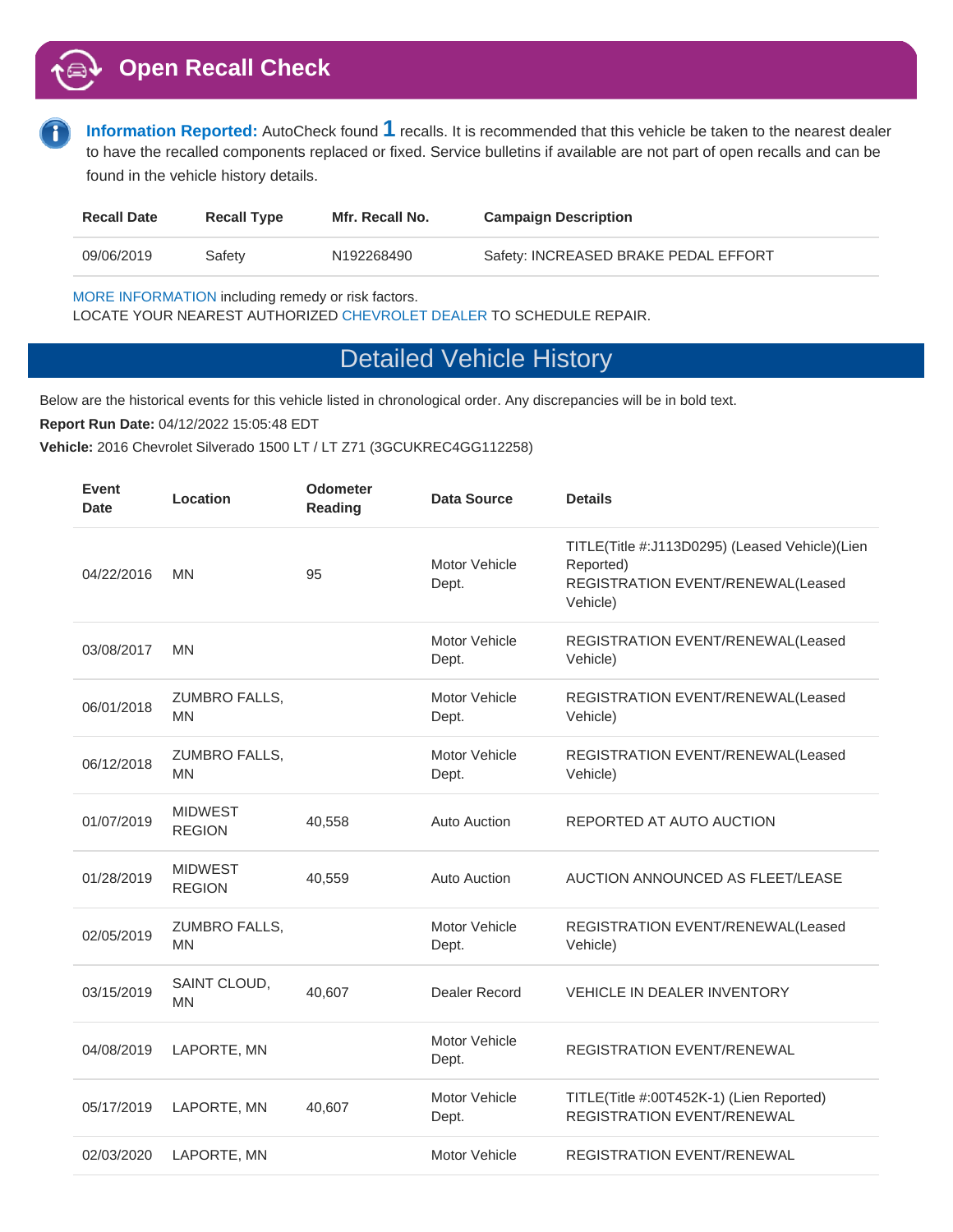| <b>Event</b><br><b>Date</b> | Location              | <b>Odometer</b><br>Reading | Data Source                   | <b>Details</b>                                                                   |
|-----------------------------|-----------------------|----------------------------|-------------------------------|----------------------------------------------------------------------------------|
|                             |                       |                            | Dept.                         |                                                                                  |
| 12/11/2020                  | LAPORTE, MN           |                            | Motor Vehicle<br>Dept.        | <b>REGISTRATION EVENT/RENEWAL</b>                                                |
| 05/31/2021                  | <b>MN</b>             |                            | <b>State Agency</b>           | FRONT IMPACT WITH AN OBJECT(Case<br>#:908862)<br><b>VEHICLE WAS TOWED</b>        |
| 05/31/2021                  | <b>MN</b>             |                            | Auto Insurance<br>Source      | <b>VEHICLE REPORTED AS TOTAL LOSS</b><br><b>VEHICLE LOSS CAUSED BY COLLISION</b> |
| 11/11/2021                  | SAINT PAUL, MN        |                            | Motor Vehicle<br>Dept.        | <b>REGISTRATION EVENT/RENEWAL</b>                                                |
| 12/28/2021                  | <b>SAINT PAUL, MN</b> | 114,273                    | <b>Motor Vehicle</b><br>Dept. | TITLE(Title #:18688050-1)<br><b>SALVAGE</b>                                      |

# This Vehicle's Glossary

Below are the specific definitions for events that appear in this vehicle's report. More information is available in the full AutoCheck glossary.

| <b>Term</b>                 | <b>Section Location</b>                              | <b>Definition</b>                                                                                                                                                                                                                                                                                                                                                                                                                                                                                                                                                                                             |
|-----------------------------|------------------------------------------------------|---------------------------------------------------------------------------------------------------------------------------------------------------------------------------------------------------------------------------------------------------------------------------------------------------------------------------------------------------------------------------------------------------------------------------------------------------------------------------------------------------------------------------------------------------------------------------------------------------------------|
| Salvage                     | Major State Title Brand<br>Check                     | A salvage vehicle is a vehicle that has been wrecked or<br>damaged beyond repair; declared a total loss by the insurer;<br>or declared a total loss by reason of theft. When an insurance<br>company as a result of a total loss settlement acquires a<br>vehicle, the insurance company must apply for a Salvage<br>Certificate. If the owner retains possession of a salvage<br>vehicle, the owner must obtain a Salvage Certificate before<br>receiving a total loss statement from the insurance company.                                                                                                 |
| Major Damage Incident       | Damage Check                                         | When a (i) State agency or third party reported an event that<br>did or may have resulted in vehicle frame or mechanical<br>damage, such as a collision or incident such as vandalism or<br>theft, or (ii) a third party reported that an inspection indicates<br>that a vehicle appears to have sustained frame or other<br>damage. Not all damage events are reported to AutoCheck<br>and the damage severity of reported events will vary. In all<br>events AutoCheck recommends that prospective vehicle<br>purchasers conduct a detailed vehicle inspection prior to<br>purchase of a pre-owned vehicle. |
| <b>Insurance Total Loss</b> | Other Title Brand and<br>Specific Event Check        | Insurance companies label a vehicle a "total loss" when the<br>cost to repair the vehicle to its pre-damaged state exceeds<br>the cost of the vehicle's worth, or actual cash value.<br>Insurance companies must follow certain state law (defined<br>percentage of damage before it can be deemed a total loss)<br>and they also can set their own standards for totaled vehicles.                                                                                                                                                                                                                           |
| Loan/Lien                   | Other Title Brand and<br><b>Specific Event Check</b> | A loan/lien is the legal right to take and hold or sell the vehicle<br>of a debtor as security or payment for a debt. Normally, a<br>vehicle will have a lien due to a loan or unpaid repair bill<br>against the vehicle. Check with the seller to ensure that the                                                                                                                                                                                                                                                                                                                                            |